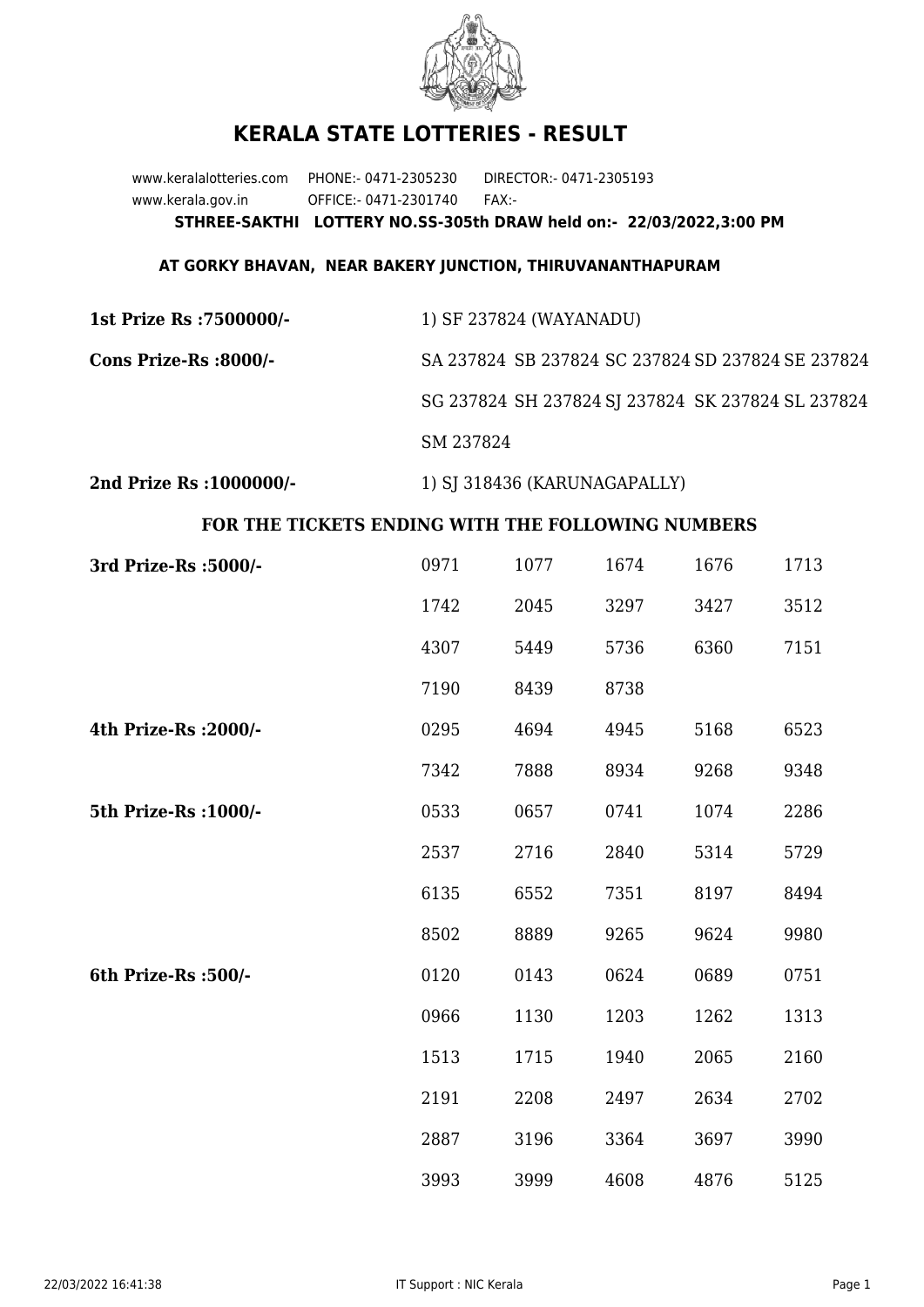|                      | 5128 | 5937 | 6094 | 6104 | 6367 |
|----------------------|------|------|------|------|------|
|                      | 6404 | 6852 | 7101 | 7365 | 7490 |
|                      | 7927 | 8155 | 8271 | 8417 | 8527 |
|                      | 8804 | 9287 | 9442 | 9744 | 9852 |
|                      | 9975 | 9993 |      |      |      |
| 7th Prize-Rs : 200/- | 0184 | 0302 | 0501 | 0670 | 0730 |
|                      | 0813 | 0910 | 0914 | 0988 | 1518 |
|                      | 1529 | 1630 | 3086 | 3216 | 3278 |
|                      | 3694 | 4032 | 4111 | 4441 | 4481 |
|                      | 4990 | 6152 | 6184 | 6273 | 6554 |
|                      | 6720 | 6732 | 6763 | 7238 | 7343 |
|                      | 7442 | 7617 | 7660 | 7683 | 7762 |
|                      | 7948 | 8350 | 8430 | 8577 | 8724 |
|                      | 8811 | 9732 | 9751 | 9797 | 9857 |
| 8th Prize-Rs : 100/- | 0034 | 0078 | 0147 | 0173 | 0232 |
|                      | 0254 | 0385 | 0446 | 0472 | 0590 |
|                      | 0653 | 0705 | 0825 | 0849 | 0931 |
|                      | 0974 | 0984 | 1118 | 1159 | 1163 |
|                      | 1504 | 1519 | 1522 | 1550 | 1725 |
|                      | 1730 | 2179 | 2180 | 2265 | 2295 |
|                      | 2309 | 2346 | 2381 | 2519 | 2626 |
|                      | 2640 | 2656 | 2689 | 2707 | 2881 |
|                      | 2901 | 2969 | 3024 | 3048 | 3073 |
|                      | 3109 | 3120 | 3284 | 3379 | 3461 |
|                      | 3472 | 3513 | 3548 | 3553 | 3563 |
|                      | 3650 | 3887 | 3920 | 3952 | 3965 |
|                      | 4120 | 4175 | 4212 | 4250 | 4271 |
|                      | 4358 | 4414 | 4461 | 4497 | 4629 |
|                      | 4703 | 4819 | 4864 | 4869 | 4878 |